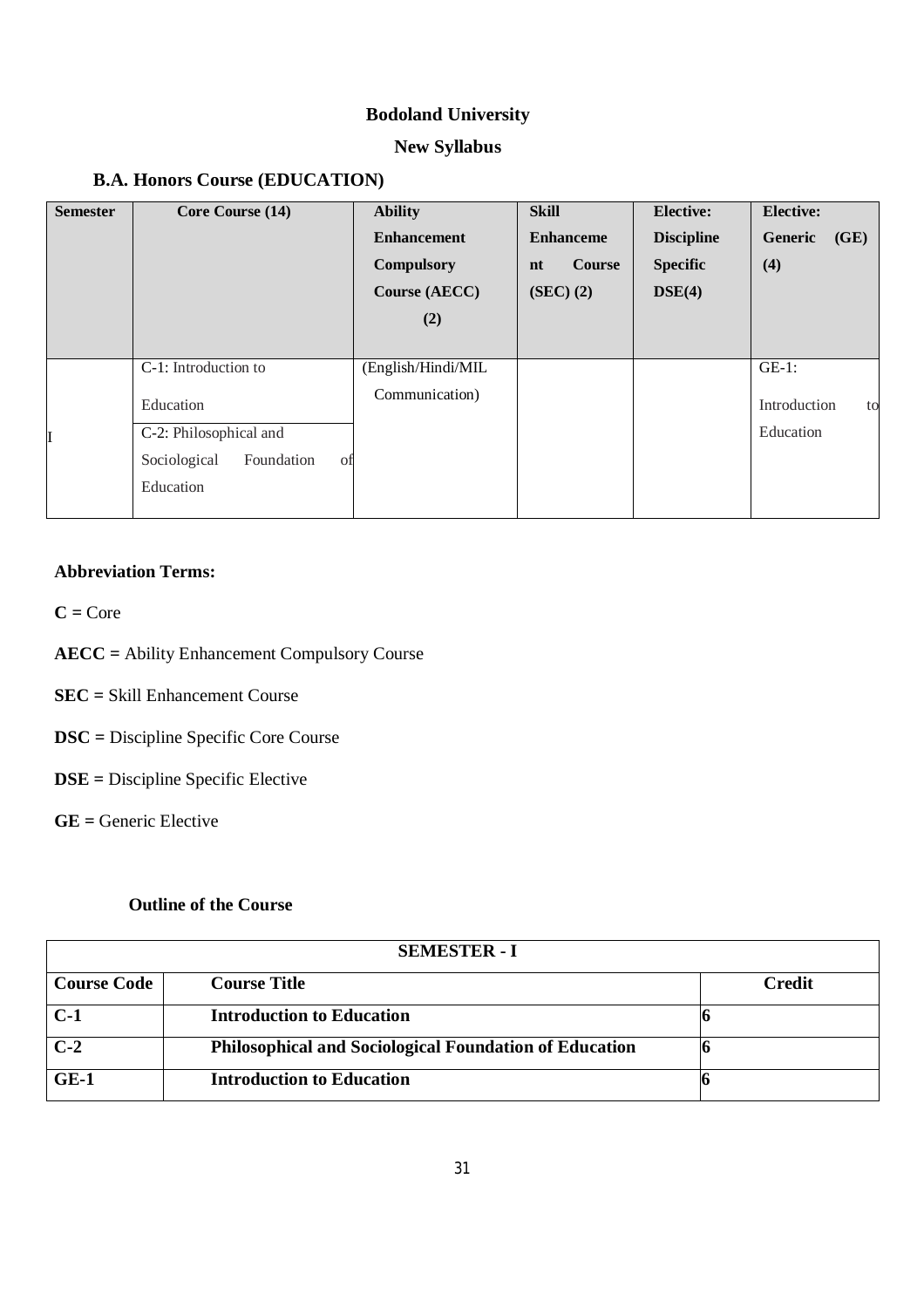## **SEMESTER- I**

## **C-1: INTRODUCTION TO EDUCATION**

## **CREDIT: 6**

#### **Objectives**

- 1. To understand the meaning, scope and aim of education.
- 2. To acquaint students with constitutional provision of education and role of empowerment of women.
- 3. To familiarized students with modern trends of education and human rights education. Knowledge about the concept of freedom and discipline.

## **UNIT I: CONCEPT OF EDUCATION**

- 1. Education- Meaning, definition, functions and scope
- 2. Aims of Education- Individual, Social, Vocational and Culture
- 3. Aims of Education in Democratic country
- 4. Objectives of Education- Learning to know, Learning to do, Learning to live together, learning to be

## **UNIT II: COMPONENTS OF EDUCATION**

- 1. Components of Education and their mutual relationship
	- Pupils
	- **Teacher**
	- Curriculum
	- Educational Institution
- 2. Curriculum- Meaning and concept, needs and importance
- 3. Principles of curriculum construction
- 4. Co-curricular activities- definition, types & importance

## **UNIT III: FORMS OF EDUCATION**

- 1. Formal Education: School Meaning, functions and responsibility of school, relationship between school and society
- 2. Informal Education: Meaning and characteristics, Educational role of family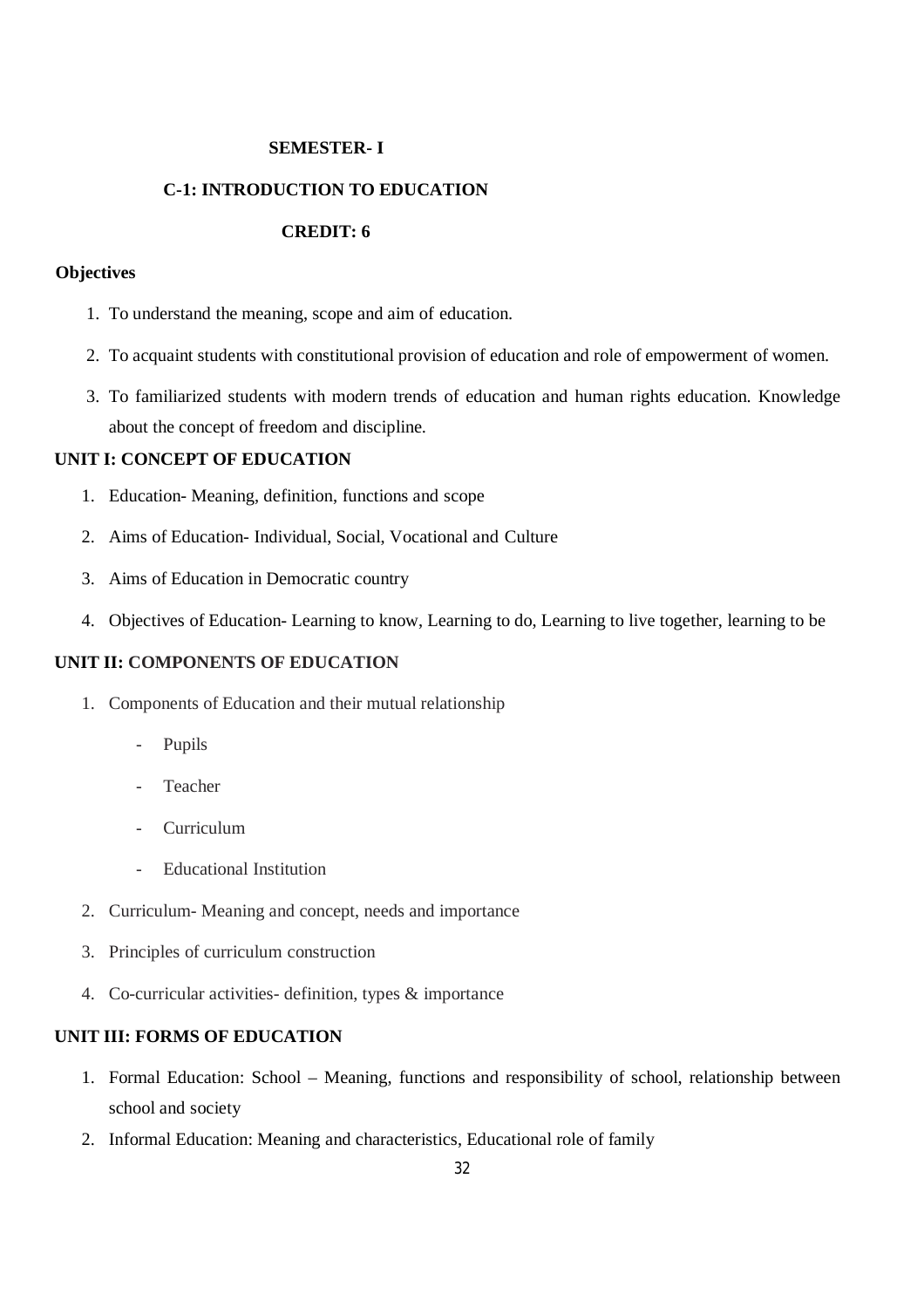3. Non-formal Education: Meaning and characteristics, Agencies of non-formal education

## **UNIT IV: FREEDOM AND DISCIPLINE**

- 1. The concept of freedom and discipline
- 2. Discipline and Order
- 3. Importance of discipline in social life

## **REFERENCES**

- 1. Bhatia, K & Bhatia, B. The philosophical and Sociological foundations of Education
- 2. Das, B.N. Principles of Education and Education in Emerging Indian Society.
- 3. Das, P & Goswami. Theories and Principles of Education.

## **SEMESTER- I**

# **C-2: PHILOSOPHICAL AND SOCIOLOGICAL FOUNDATION OF EDUCATION CREDIT: 6**

#### **Objectives:**

- 1. To develop understand the meaning, aims, objectives, and functions of education.
- 2. To develop understanding of the roles of philosophy and sociology of education.
- 3. To develop an understanding of the attempts of some great educators for the evolution of sound philosophy of education and better understanding of the process of education
- 4. To develop understanding of major components in education and their interrelationship.
- 5. To develop knowledge of the structure and functions of the society and the process of social interaction for a change towards better

## **UNIT I: INTRODUCTION TO EDUCATION**

- 1. Aims of education
	- Purpose, goals, aims and objectives of education at different levels starting from primary to higher education
- 2. The functions of Education
	- Individual development (Development of skill, basic knowledge, interest and appreciation)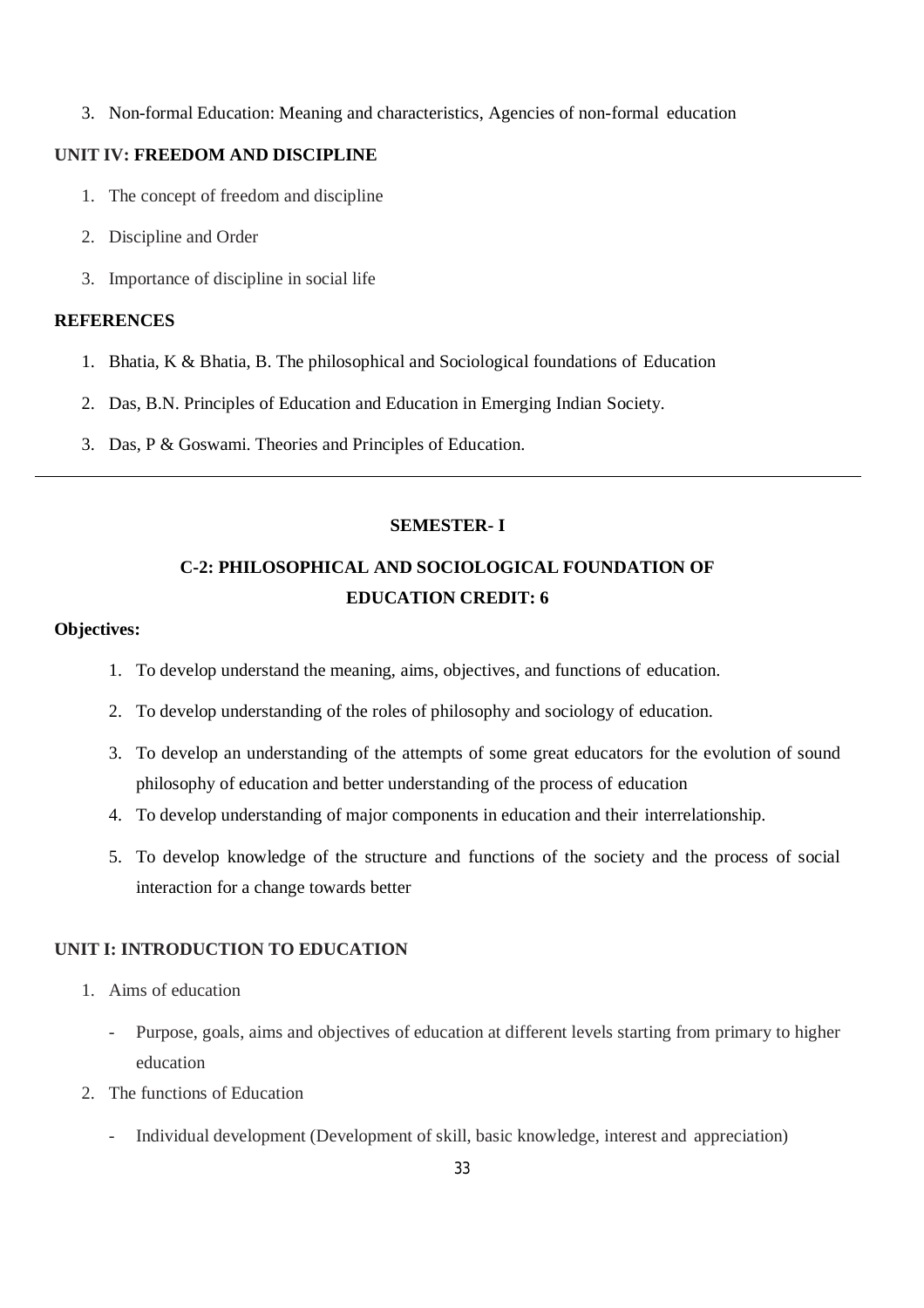- Acquaintance with heritage, (preservation and transmission)
- Development of human values, (Social, moral and Aesthetic)
- Acquisition of skills leading to self-actualization and successful living
- Social cohesion and social progress

#### **UNIT II: PHILOSOPHY AND EDUCATION**

- 1. Meaning, nature & scope of philosophy
- 2. Relationship between education and philosophy
- 3. Some major schools of Philosophy: Idealism, Naturalism, Realism, and Pragmatism their contribution to present day education

## **UNIT III: EDUCATION AND SOCIOLOGY**

- 1. Nature and scope of educational Sociology
- 2. Need for sociological approach in Education
- 3. Education as social heritage; education as an instrument of social change, education as a factor of social change, education as a reflection of social change.

## **UNIT VI: SOCIAL GROUPS**

- 1. Primary and Secondary groups: meaning, characteristics, types and their differences
- 2. Social Interaction and Social Stratification

#### **REFERENCE**

- 1. Bhatia, K & Bhatia, B. The philosophical and Sociological foundations of Education
- 2. Elias, J.L., Marriam, S.B., Philosophical Foundation of Adult Education. Second Edition.
- 3. Pathak, R.P., Philosophical and Sociological foundations of Education, Published by Kanishka Publishers.
- 4. Singh, Y.K., Sociological foundations of Education. APH Publishing.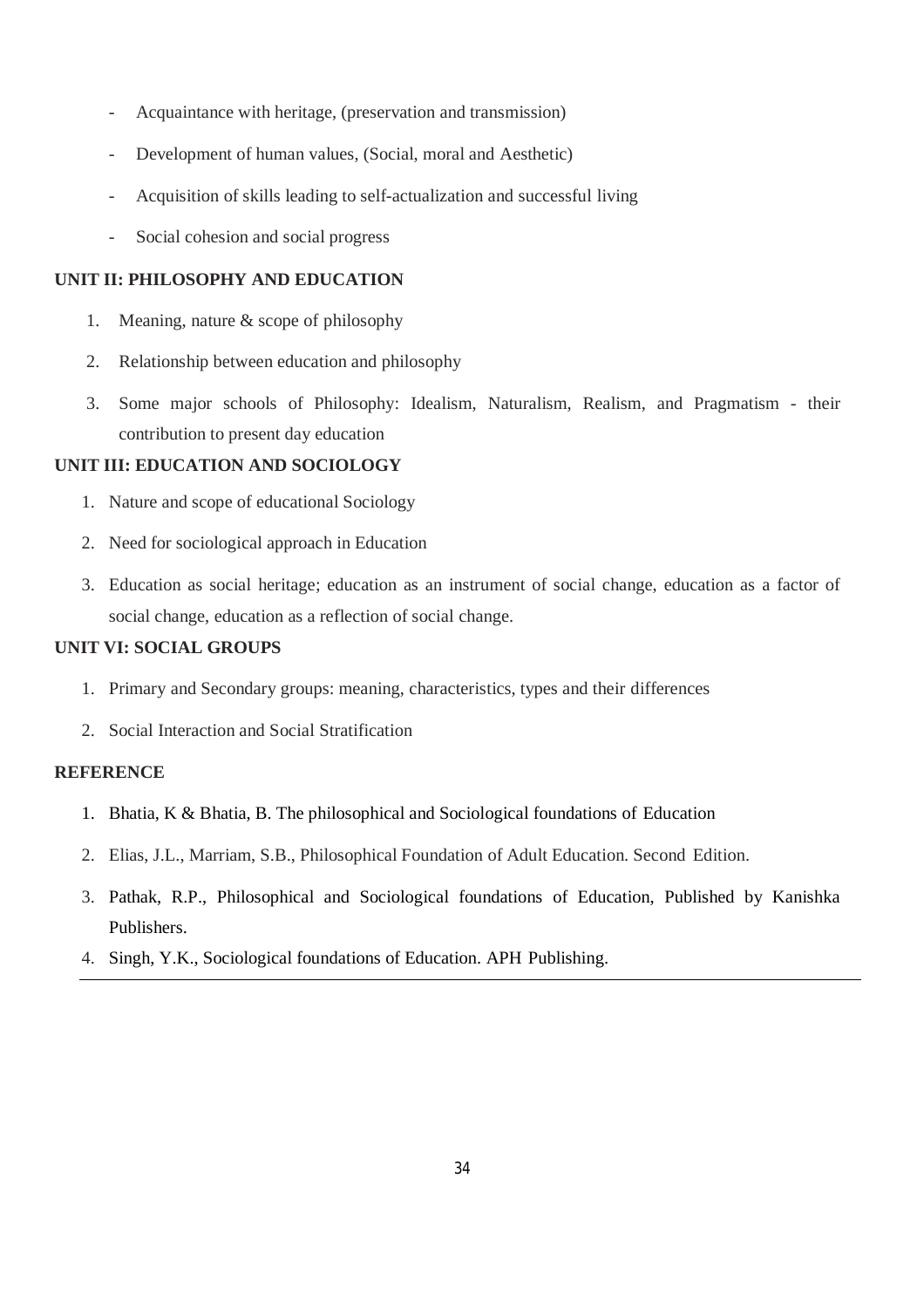## **SEMESTER- I**

## **GE– 1: INTRODUCTION TO EDUCATION**

## **CREDIT: 6**

## **OBJECTIVES:**

- 1. To understand the meaning, scope and aim of education.
- 2. To acquaint students with constitutional provision of education and role of empowerment of women.
- 3. To familiarized students with modern trends of education and human rights education.

## **UNIT I: CONCEPT OF EDUCATION**

- 1. Education- Meaning, definition, functions and scope
- 2. Aims of education- Individual, Social, Vocational and Culture
- 3. Objectives of Education- Learning to know, Learning to do, Learning to live together, learning to be

## **UNIT II: COMPONENTS OF EDUCATION**

- 1. Components of Education and their mutual relationship
	- **Pupils**
	- **Teacher**
	- Curriculum
	- Educational Institution
- 2. Curriculum- Meaning and concept, needs and importance
- 3. Principles of curriculum construction
- 4. Co-curricular activities- definition, types & importance

#### **UNIT III: FORMS OF EDUCATION**

- 1. Formal Education: School Meaning, functions and responsibility of school, relationship between school and society
- 2. Informal Education: Meaning and characteristics, Educational role of family
- 3. Non-formal Education: Meaning and characteristics, Agencies of non-formal education